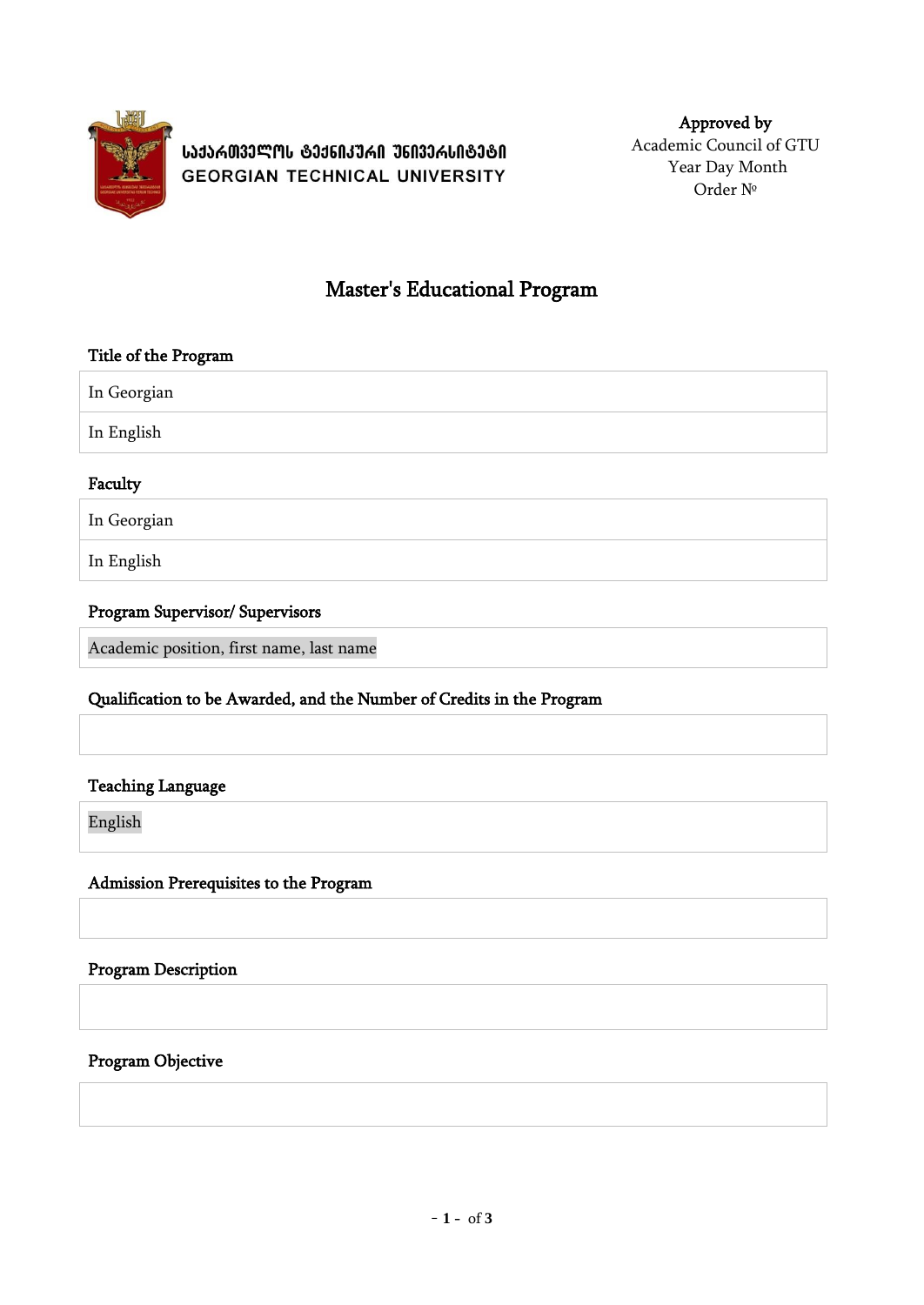|  | Learning Outcomes/Competences (general and professional) |  |  |
|--|----------------------------------------------------------|--|--|
|  |                                                          |  |  |

### Methods of Achieving Learning Outcomes (Teaching - Learning)

| Lecture   Seminar (working in groups)   Practical class   Laboratory   Practice<br>□ Course work/project □ Consultation □ Independent work                                                                                        |
|-----------------------------------------------------------------------------------------------------------------------------------------------------------------------------------------------------------------------------------|
| Based on the specifics of a learning course, the appropriate activities listed below are employed,                                                                                                                                |
| reflected in the relevant learning courses (syllabi):                                                                                                                                                                             |
| $\mathcal{L}$ and the contract of the contract of the contract of the contract of the contract of the contract of the contract of the contract of the contract of the contract of the contract of the contract of the contract of |

|  | (discussions, debates, presentations, working in groups, etc.) |  |
|--|----------------------------------------------------------------|--|

#### Student Knowledge Assessment System

Grading system is based on a 100-point scale. Positive grades:

- (A) Excellent grades between 91-100 points;
- $(B)$  Very good grades between 81-90 points
- (C) Good grades between 71-80 points
- (D) Satisfactory grades between 61-70 points
- $\bullet$  (E) Pass the rating of 51-60 points

Negative grades:

 (FX) - Did not pass - grades between 41-50 points, which means that the student is required to work more to pass and is given the right, after independent work, to take one extra exam;

 (F) – Failed - 40 points and less, which means that the work carried out by the student did not bring any results and he/she has to learn the subject from the beginning.

#### Sphere of Employment

### Potential for Further Education

Doctoral Educational Programs

#### Human and Material Resources Required to Implement the Program

### Number of Attached Syllabuses:

#### Courses in the Program

|                |                                 |                         |          |  | <b>ECTS Credits</b> |  |
|----------------|---------------------------------|-------------------------|----------|--|---------------------|--|
| N <sup>o</sup> | Learning and Research Component | Course<br>Prerequisites | I Year   |  | II Year             |  |
|                |                                 |                         | Semester |  |                     |  |
|                |                                 |                         |          |  |                     |  |